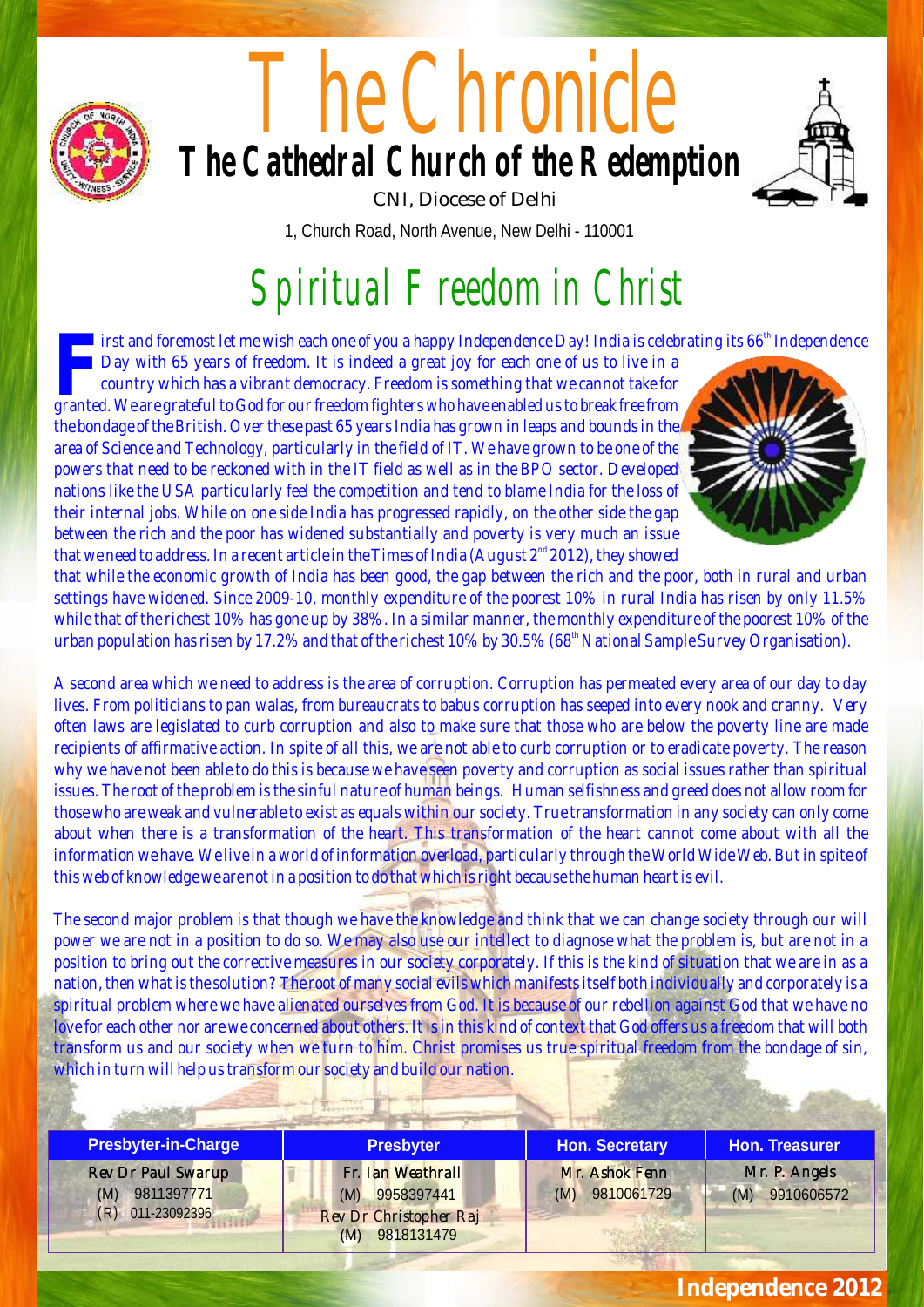*Many people feel that maybe a Lokpal Bill or stringent laws against corruption will make our nation corruption free. However, laws can never change human beings. During the time of Jesus there were Scribes and Pharisees who also thought that more laws where essential to maintain a just community. The Scribes and Pharisees had become very legalistic about their faith. In fact, the Pharisees had gone to such an extent that they had over 613 laws to make sure that the Ten Commandments were not broken. In spite of all these laws that were made as a protective hedge, they still were not able to keep the law internally. They were very rigid in the external keeping of the law, but their hearts were far away from God. Jesus internalised the law particularly in the Sermon on the Mount, and sets people free from the bondage of legalism. Laws can never transform people; at best they can only act as a deterrent, but cannot bring about any change in the character of the person. So in order for any radical change to take place there needs to be a transformation of the heart and mind. This transformation cannot happen on its own but will have to come about with the help of God's Holy Spirit. What we set our minds on has eternal consequences. To set the mind on something is to have the desires of the Spirit or of the flesh and to make them the "absorbing objects of thoughts, interest, affection and purpose". Our mind-set is critical for any real change to take place.* 

*Transformation can only take place by the renewing of the mind. Once this happens we would be able to test and approve what God's will is, that is to discern, appreciate and determine to obey God's will (Romans 12:1-2). It is only through a combination of the Holy Spirit and the word of God that our minds can be transformed. The Holy Spirit renews and regenerates every part of our humanness which has been warped and distorted by the fall including our mind. Not only do we need the Holy Spirit, but we also need the Word of God which is the sword of the Spirit and acts as an objective revelation.* 

*So as we look back on our nation we are thankful to God for giving us this beautiful country to live in where we have enjoyed political freedom for a little over six decades. As we are in the next decade what we need is a spiritual transformation of our country. This alone will bring about true freedom equality, justice and liberty in our nation. Justice and righteousness can only come about with the preaching of the Gospel. The place to begin for the transformation of any society is the proclamation of the Gospel. We are to make known to our nation what God has done. There can be no new social order without the forgiveness of sin, without a new nature. The Church is to bring the just and merciful reign of God to our nation. So we have a task cut out for us as the people of God. We are to proclaim the good news by word and deed and bring about the salvation of our people from the bondage of sin. Only then will we as nation be free indeed. May we as co-workers with God present this freedom to the people of our nation without fear or favour. Jai Hind!* 

#### *Paul Swarup*

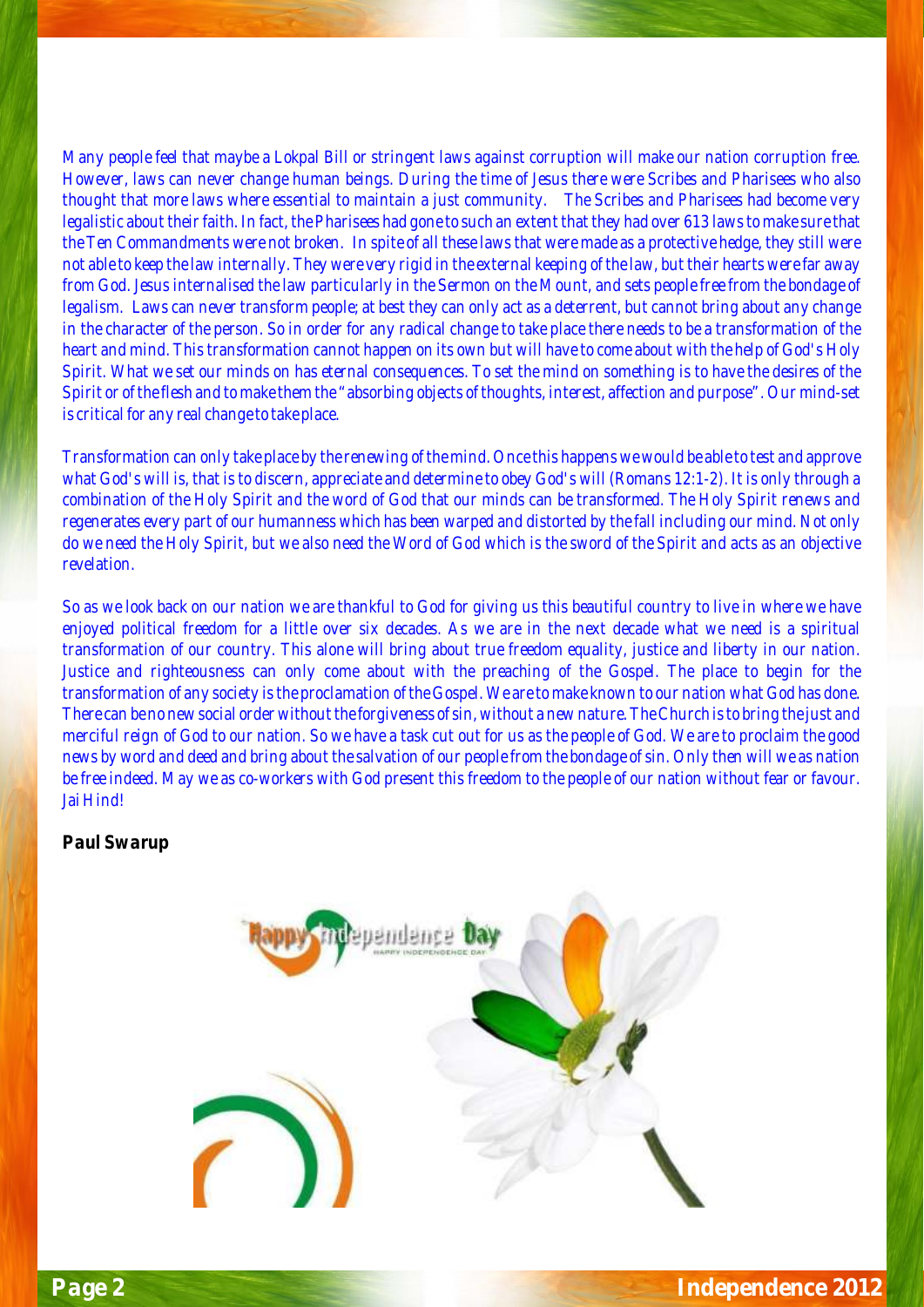### The spiritual freedom is with Lord our Christ

piritual freedom is a grave issue. Being the Children of God, our Lord has tried to lead us on the path of righteousness. And this, he has undertaken this task since the *age* of Adam, as He wants us to have eternal life subsequent to the Judgment Day. Whatever good or bad we do, everything has been accounted for as it has been noticed by God.

God had previously warned Cain before he killed his brother Abel, but Cain ignored God's voice and took his brother's life. The Bible says that Satan incites us to do his bidding and we follow him; the path of evil filled with sin and thereby making us the enemies of God. After being baptized, when Jesus fasted for forty days, Satan also tried Jesus, but Satan failed in each of its attempt. (Matthews 4:1-11).



The sin has been etched in our minds and hearts. In Gospel, we find it at many places where Jesussaysthat – "The sin is in our words, in our thoughts" (Marks: 7).

How can we be saved from the clutches of sin and Satan?

And Jesus said- "For God so loved the world that he gave his one and only Son that whoever believes in him shall not perish but have eternal life."

The people of God have to face trials in every sphere of life. Those who are scared of death become slaves of Satan and are engrossed in sin. But they, who are prepared to give their life for Christ, attain spiritual freedom in real. As it is written in Mathews 10:28,"Do not be afraid of those who kill the body but cannot kill the soul. Rather, be afraid of the One who can destroy both soul and body in hell."

If we are ready to sacrifice our life for our Lord, we should pray for our enemies, as Jesus did even when he was being crucified. Apostle Paul offered his heart to Lord and that's why he was prepared to sacrifice his life for Jesus. The Roman Empire and Jews tortured him tremendously, whipped him and imprisoned him, but Paul had already offered his life to Jesus, so he was not afraid of death.

How could we be spiritually free?

Jesus says (Marks14:38)-"Watch and pray so that you will not fall into temptation. The spirit is willing, but the body is weak." So let's follow the path shown to us by Christ so that we could be entitled of eternal life with a free spirit in the truest sense. Praise the Lord.



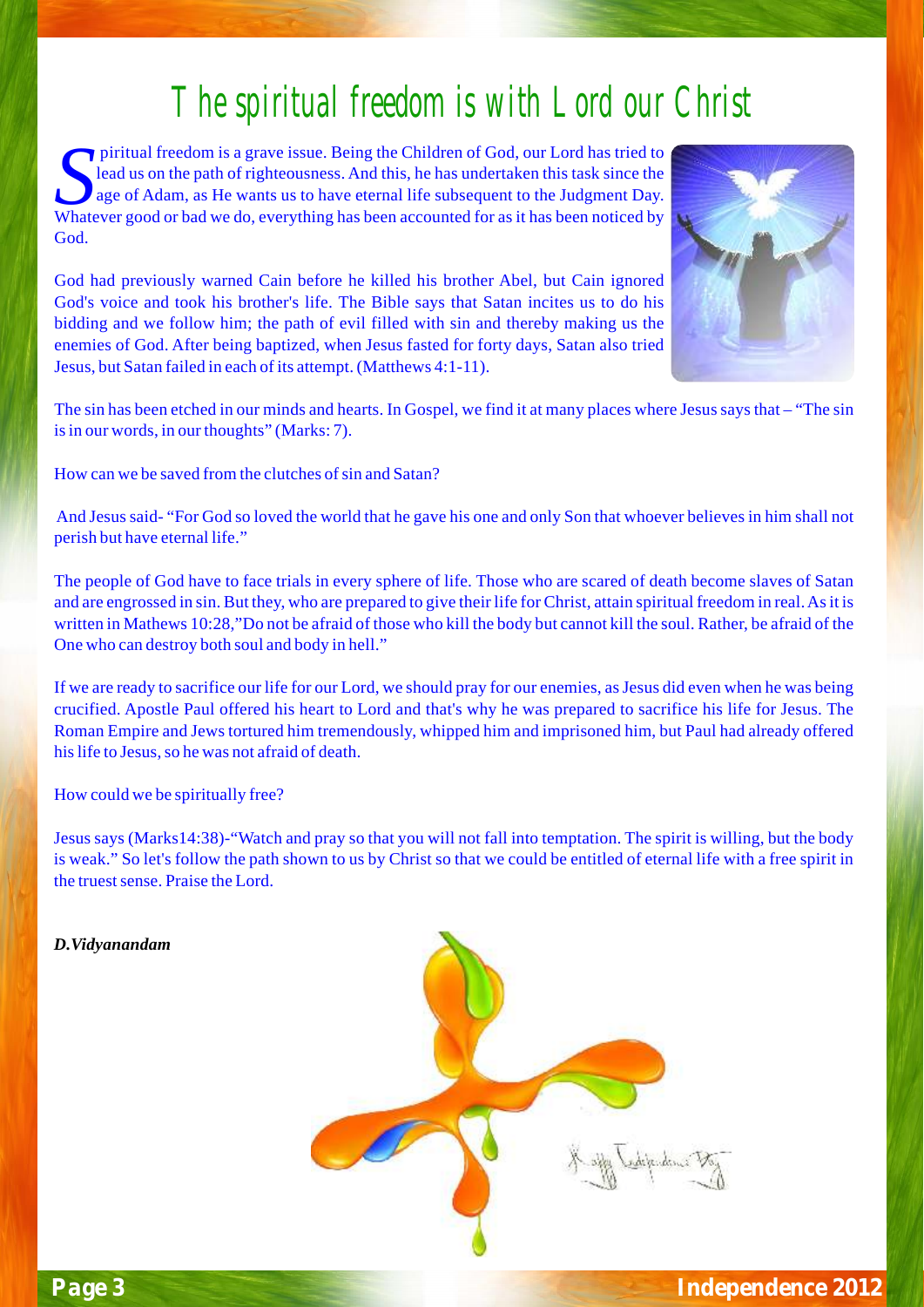### *"AND YOU WILL KNOW THE TRUTH, AND THE TRUTH WILL SET YOU FREE"*

John 8:32

he very essence of real spiritual freedom can be derived from this verse of Gospel. The truth will set us free and the truth is that our lord Jesus Christ is our savior, our redeemer.

#### *"Forfreedom, Christ hasset usfree,stand firm therefore do notsubmit again to a yoke ofslavery". (Galatians 5:1)*

But this kind liberty from slavery, from oppression does not make us free. Jesus gave his life on the Cross to purchase our freedom and redemption from the bondage of sin.

As Roman 8:2 has stated-*"For the law of the spirit of life in Christ Jesus hath made me free from the law of sin and death."*

At the same time, we have to recognize our limitation on our actions as *"so we are no longer servants of sin but we are servants of righteousness."*(Roman 6: 8). We must adhere to the words of Jesus Christ. We have to pay back to him what is due through the spiritual freedom he has given us; by being loyal to him, because it is written in The Holy Book—"you are abide in my words. "



So he has bought us by his blood and only by following Jesus, we are entitled to eternal life; when we bow down and submit to God's will.

Sometimes we get bogged down into a quandary regarding God's will. We worry about the decisions to be taken in our lives – jobs, marriage, household issues etc.

But if we pray diligently before taking any important decision, Jesus would help us to reconsider our faulty outlook and make us take the right decision in all spheres of our lives. The day we trust in God, he would deliver us from all fears, anxiety, and anger and open our eyesto what we truly are.

As most of the time either we lament over the past, or brood over the future, we forget that Jesus is our savior, that he would take best decisions for us. His closeness must teach us to see things from God's point of view. Then only we learn to have faith in our need, desire and well being rest will be kept securely in the arms of our loving heavenly Father.

But are we truly benefitting others by the spiritual freedom that we have received by Jesus?

Galatians 5:13 states that the freedom given to us by Jesus should be used to serve one another in love.As this freedom in Christ assures usthe spiritual freedom we have in His kingdom. It is not the physical or earthly freedom, as when we walk with Jesus, we may be hated or killed for our faith but such assaults should not infringe on the freedom we enjoy in Christ.

We must make an individual choice to receive Jesus Christ as our savior. Receiving him involves turning away from the sinful ways by repentance and putting our trust in Jesus completely. When we become committed followers of Christ, he will lead us into an eternal life—a life of joyful reliance on what God does to us, where he supplies the Holy Spirit to us and work miracles among us.

So what we have to do?

Simply come in humility to the Lord Jesus Christ and he would genuinely liberate us by hissaving grace. Praise the Lord.

*Anita Morris*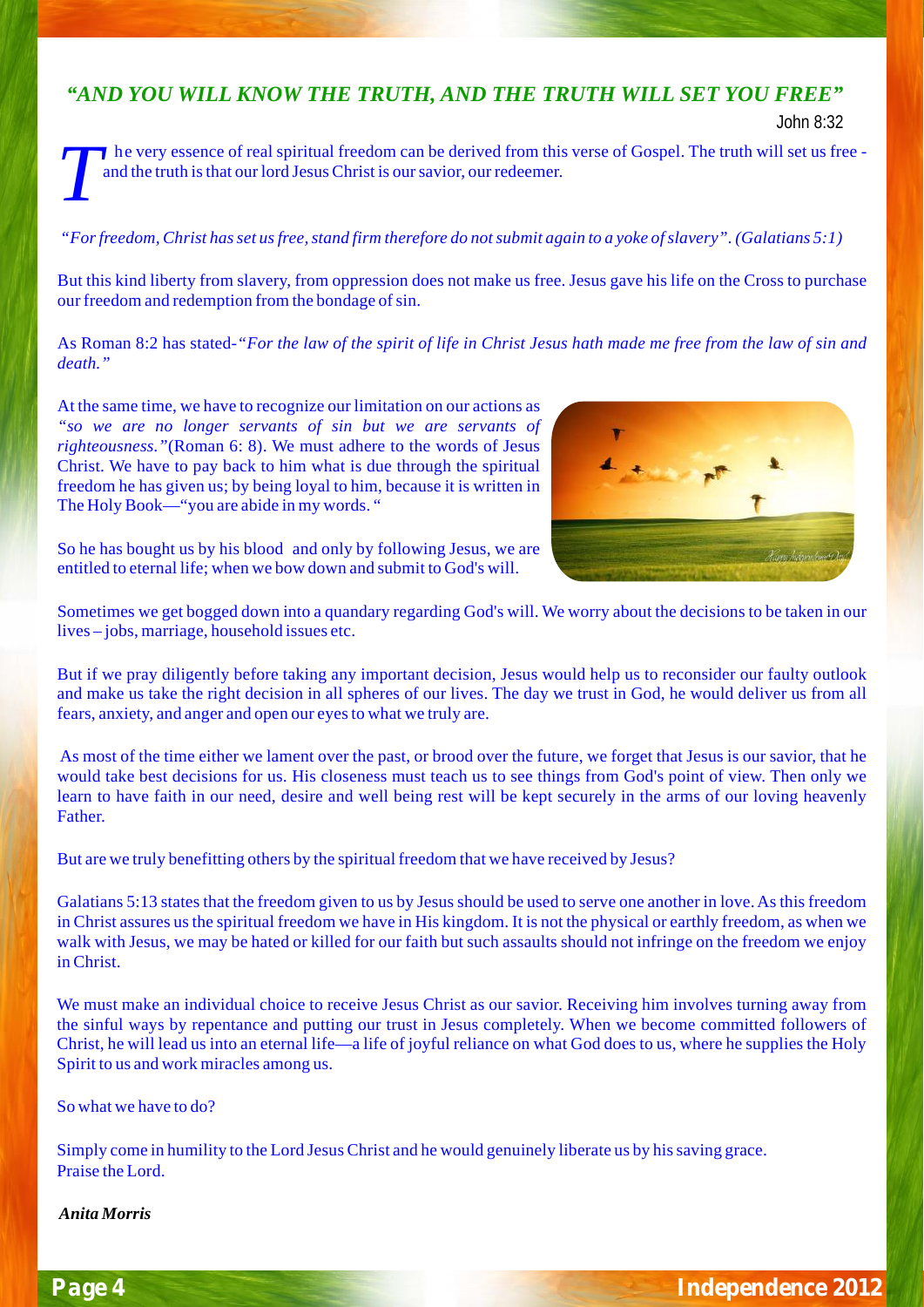## An Inspirational Story

few years ago at the Seattle Special Olympics nine of the contestants, who contested in the Paraolympics, had assembled at the starting line for the 100 meter race. When the gunshot was fired, they started the race. It was not exactly done in a dash, but with the elation to run the race to finish and win. All of them, except one boy, who had stumbled on the asphalt, tumbled over a couple of times and began to cry. The other eight heard the boy.

They slowed down and looked back. Each one of them turned around and went back. One girl who was with Down's syndrome bent down and kissed him and said, "This will make it better."All nine linked arms and walked across the finish line together. Everyone in the stadium stood and the cheering went on for several minutes. People who were there are still telling the story.

#### DO YOU KNOWWHY?

To most of us what really matters in this life is winning. But the real purpose of our lives is to help others win, even if it means slowing down and changing our direction. Being the people of Christ, our Lord, we owe this responsibility hugely.

*Neha Morris* 



 $s_{PRE}$ 

abs.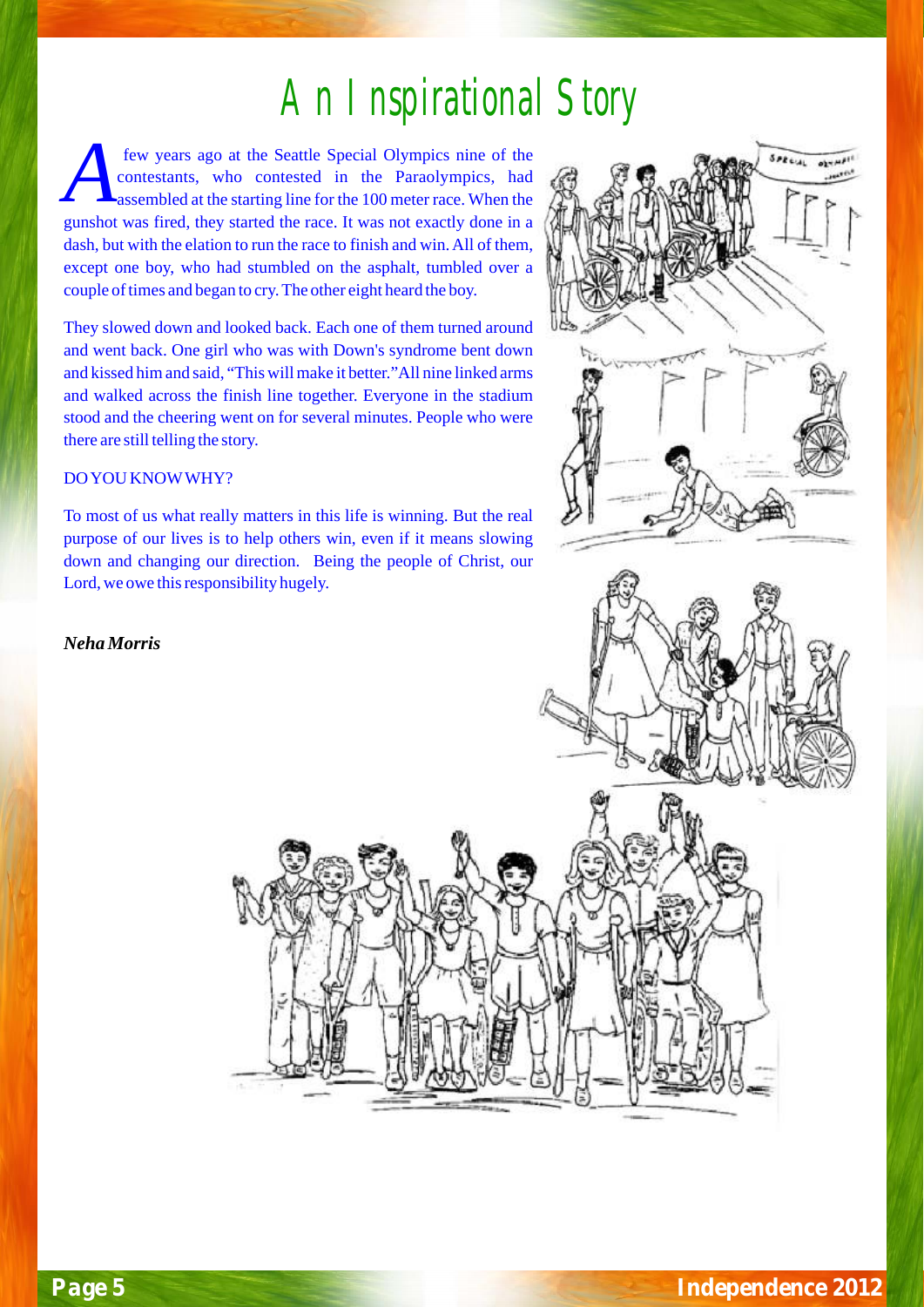## Analyzing spiritual freedom in Christ

"Either sin is with you, lying on your shoulders, or it is lying on Christ, the Lamb of God. Now if it is lying on your back, you are lost; but if it is resting on Christ, you are free, and you will be saved. Now choose what you want."

#### *Martin Luther*

In this particular article I would analyze what Spiritual Freedom in Christ conveys. Thus, we need to decipher what freedom in its normative sense requires.

True freedom compels to bring with itself the conscience to distinguish between rhetoric and reality. It moves along the notion of responsibility through the vivacity brought through resistance to conformist tendencies and leads to the establishment of justice and harmony. And its purest form, it is that one truly experiences liberation.

With the given structure, I would like to analyze the following themes in the Christian understanding of the concept of

freedom, precisely being spiritual freedom.<br>• <mark>Conscience -</mark> Brian Schwertley discerns freedom of conscience as the Salvation attained through spiritual liberty in Christ. Spiritual liberty cannot be taken for granted and should rather be seen as a choice. Our sins have been wiped away by the salvation that was brought the crucifixion of Jesus Christ, yet we should understand that the tenacity to temptation has not been erased. Thus it becomes vital that we as Christians correspond accordingly to the will of our

?savior and look at the Cross not as a burden but rather as an emblem of the forgiven followers in Christ. **Responsibility** – Freedom in Christ has to be considered as a serious responsibility. True freedom means living without the chains of sin and destructive behavior through our worldly attitudes. Jesus Christ has paid a price to release us from these bonds. Therefore, we should not comply with the delusion and a sense of hopelessness advocated by Satan through indulgence in damaging habits. God's grace would deliver us from our crushing burden and restore the peace in and around us, thereby truly liberating us.<br>• Resistance – Freedom in Christ does not entail

**Resistance** – Freedom in Christ does not entail to living a life with consequences and in a wayward manner. The cost paid was with a reason: so that we may obey God and choose a lifestyle advocating our faith in Christ. The purpose of Christ coming into the world was that we decipher the truth and not deviate while facing condemnation from the world

while upholding Christian beliefs and values. It is to resist temptation and stay focused.<br>• <mark>Liberation</mark> – Human History has been a witness to the birth of sin. It has lead us many a times away from our creator who has shown remorse and wrath likewise. But through Christ's death and resurrection the promise of liberation has been kept intact. It is the basis of a renewed hope for believers of Christ to accomplish the task of serving Humanity and devote lives with the ideals of peace, love and justice. The word of God is the blueprint of the message of freedom and the liberating force driven through it.

Thus, if one has to overcome the world, the answer is in understanding the Christ. The truth from the guidance in the teachings of Christ will enable us to come out from the claims of matter; to overcome the fear of material conditions, to be untouched by merely worldly ambitions, or by the malevolence of mankind. It is a complete surrender to God's infinite grace and power. It brings you the radiant, triumphant sense of conscious oneness with God.

By attaining spiritual freedom in Christ, one no longer clings to a human sense of personality. We are freed from the baggage of mortal history and the errors and of a flawed personality. The freedom provided in the Love of our Creator helps us transcend through the mirage of material beliefs to the light and freedom of God's universe. And you feel the comfort of liberation through Christ. All praises to our heavenly Father. Amen.

*R. Britikah*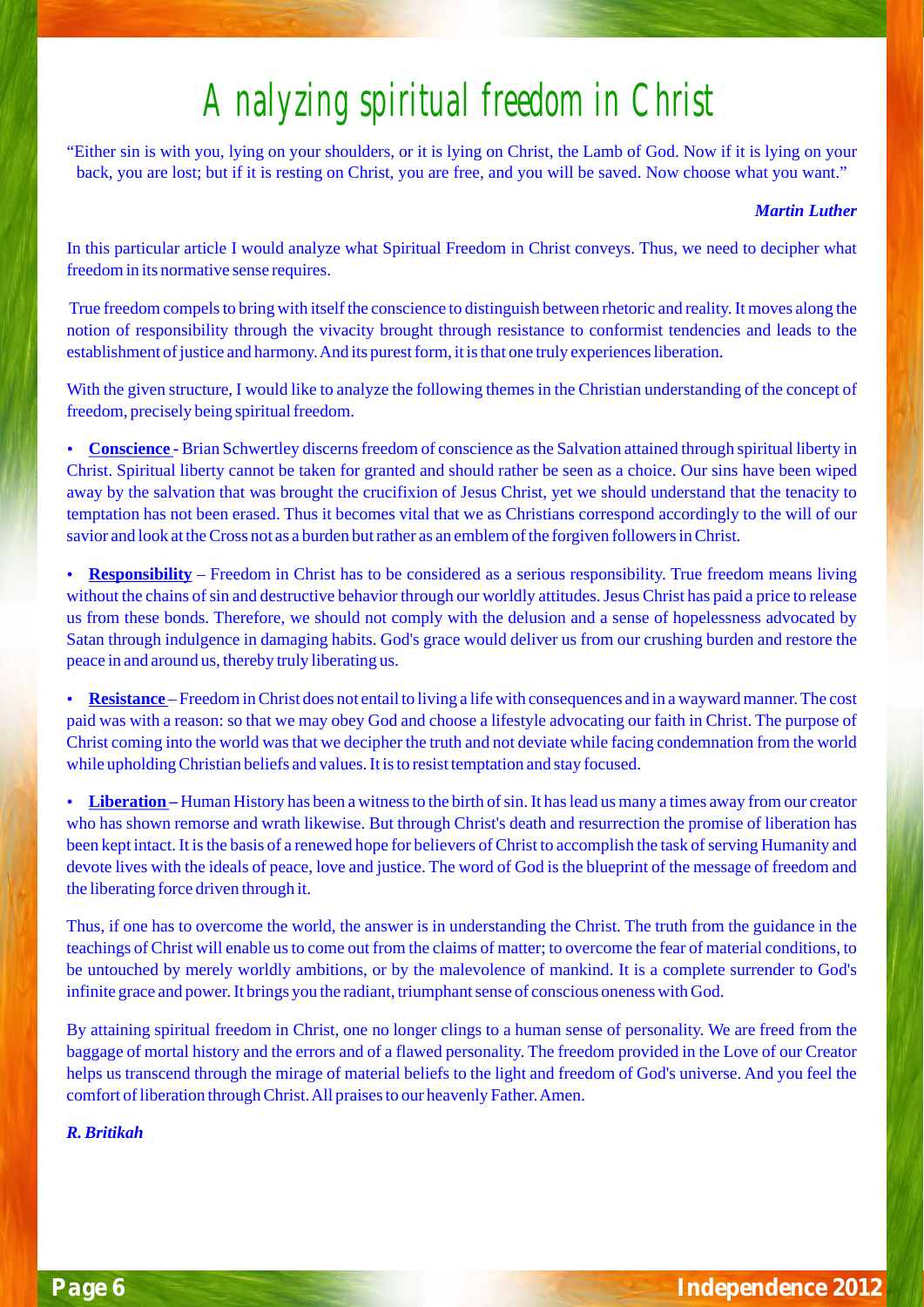## Spiritual freedom in Christ : An Analogy

piritual freedom in Christ exemplifies the meaning of asserting deep rooted faith in Jesus Christ, our redeemer and savior, as Jesus is fondly known. It helps us to experience things in a completely different approach. It leads us to have a steadfast assurance in Christ and helps us to believe in him whole-heartedly who has promised us to be with us forever. It is he who has blessings in abundance for us but the imperative condition being devoted faith to him.

Spiritual freedom in Christ is also to rely on the fact that Jesus will never forsake us in times of trial. We should show full confidence in his teachings to chart out a path which advocates the Christian principles by loving one another and to face tough times irrepressibly by taking our God's name. The word amazing is an understatement for Jesus, as he is beyond and above it.



#### *Shishir Kumar*

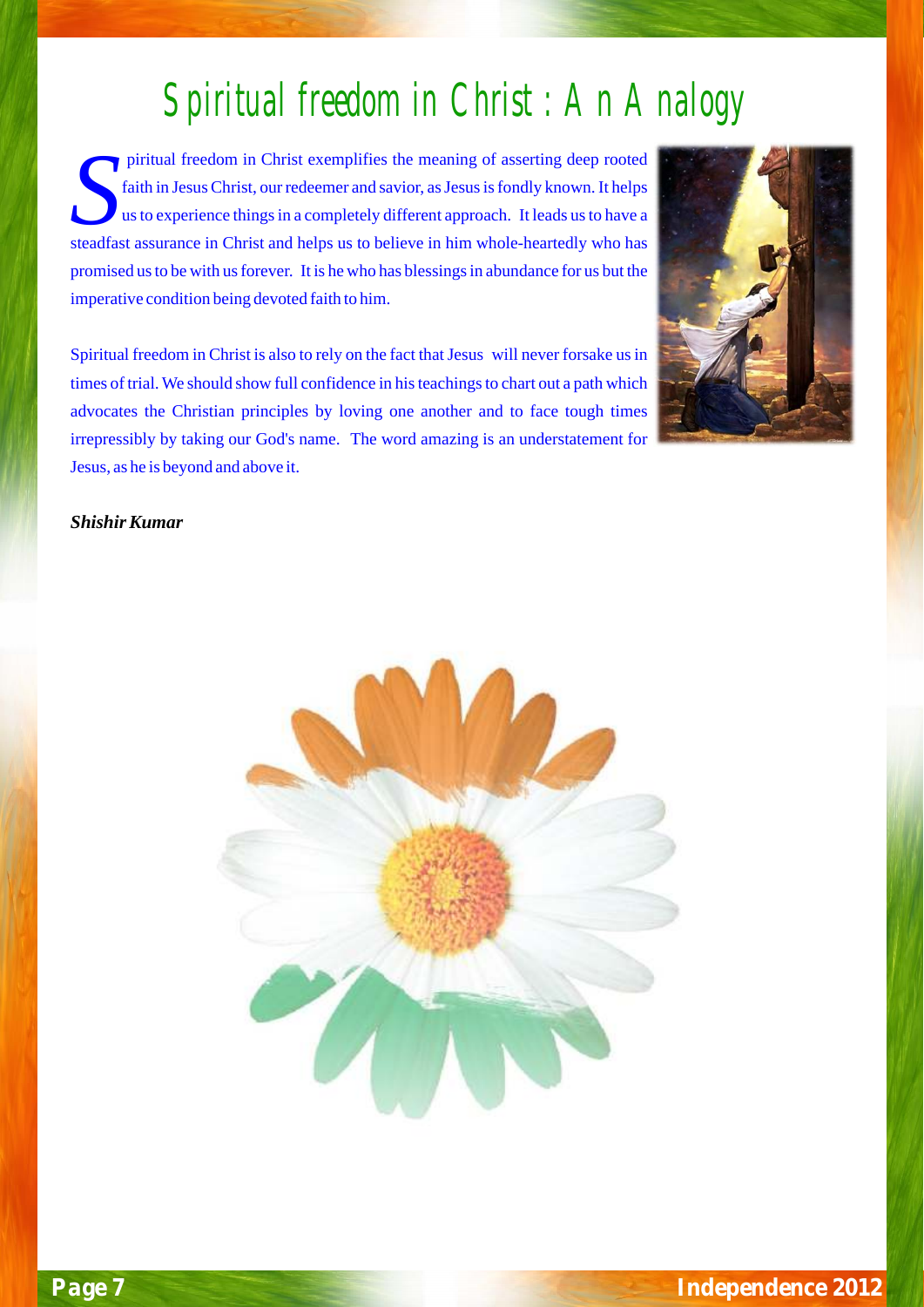# The Spiritual liberty in Christ

s we know on 15<sup>th</sup> August 1947, our country 'India' was liberated from the clutches of the British rule. Liberty in its manifestation is the birth right of every person. It does not create room for disparity on the basis of caste,  $\sf{L}$  creed, colour or gender. Everyone deserves to be free.

When we closely follow the readings in the Bible, it teaches us-

"Where the spirit of the Lord is, there is liberty" (2 Corinthian 3:17).

Here the talk on liberty entails more than what is generally understood as political liberty. It is a sort of liberty which only God can give and which arrives when the spirit of the Lord arrives. This spiritual liberty helps us to get rid of the slavery of sin, penalty of sin, guilt of sin and death of sin.

First and foremost, there is nothing more horrible than the slavery of sin; because of sin we become slaves. Through sin, we are bound to sickness, mental depression etc. Remember, because of the Israelites' sin, they became slaves in Egypt. But here is the good news; God does not leave us slaves to sin.

*"If the son makes you free, you will be free indeed"* (John 8:37).

The arms of Jesus are open for us. We no longer need to be a slave to sin. Jesus will forgive us. He says: *"Come to me, all you who labour and are heavy laden and I will give you rest".* (Matthew 11:28). Therefore, we need to confess our sins to Him and He will forgive us.

A sinner without the grace of God is a slave to sin. He/she cannot deliver himself/herself from his/her sins. But for the believers – God delivered us! Yes, we have been freed from the slavery of sin.

Secondly, what is the penalty of  $sin$ ? It is eternal death. That is what the scripture tells us – "For the wages of sin is death". But we should be happy that the verse does not stop there but goes to say, "But the gift *of God is eternal life in Christ Jesus our Lord".* (Romans 6:23)

So according to this, sinners deserve death and deserve to be condemned. The sinner would deserve to die. Yet, the gift of God is eternal life given in Christ Jesus our Lord. Only he can set us free from the penalty of sin. If we are not forgiven, death and hell would become our destination. The Bible tells us: *"Those who believe in Him won't be* condemned. But those who don't believe are already condemned because they don't believe in God's only son." (John 3:18).

Jesus had suffered the punishment for oursin. Instead he took our place. Every lash from the whip – He received for us. His hand and feet were pierced for us.

Thus penalty of sin has been paid and we have been liberated. "It is finished" was cry from the cross. True – we are sinners – but Christ died for the sinners. It is true, we deserve punishment – but the price of the punishment has been paid. Hell's iron gates are locked forever and ever against every believer. Jesus paid the punishment for our sins and now we have been set free.

Thirdly, when we believe in Jesus Christ, not only are we free from the slavery ofsin; we are made free from the penalty of  $sin$  – but also from the guilt of  $sin$  as well.

*"Asfar asthe east isfrom the west,so far He removed ourtransgressionsfrom us"*. (Psalm 103:12) If our transgressions have been removed – we are no longer guilty. Jesus proclaims us to be holy. He proclaims us to be innocent. Here we stand as a sinner – guilty as charged. Yet Christ came for our salvation and became a ransom for us.

Finally, Paul had written long ago: *"O Death, where is your victory? O Death, where is yoursting?"* (1 Corinthians 15:55)

"The wages of sin is death, but the gift of God is eternal life in Christ Jesus our Lord". (Romans 6:23)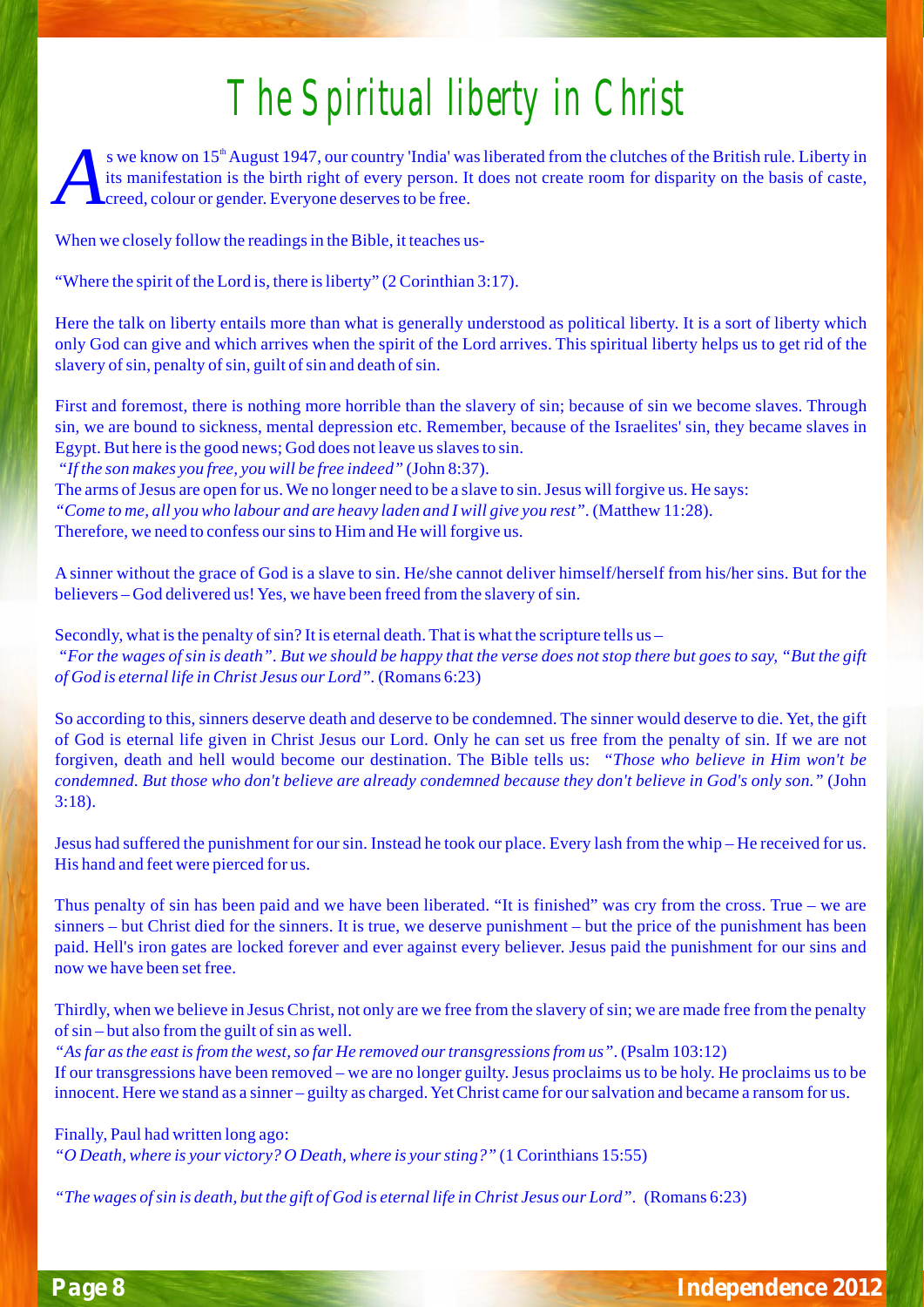The word "but" has always found great usage in the human language. Because of our sin we will die – but… Because we are living in rebellion against God, we deserve death – but… Because we have fallen short of God's glory, we are doomed – but… God did something in a very supernatural way for us. He sent His only son to take care of the sin problem.

How many people in this world are afraid of death? Perhaps more than half' of the world's population. If we know Jesus as our Lord and Saviour – we need not to fear death because Jesus has risen from the dead and has given us the assurance to eternal life.

Implications: - Are we truly free? Jesus offers us freedom. He said: *"If the son makes you free, you shall be free indeed."* (John 8:36)

We need to analyse ourselves by asking - Have we received Jesus in our Life? Are we really free from the bondage of sin?

On the death bed if someone asks us "Are you sinking into death?", do we have courage and assurance to proclaim boldly that how can I sink when I am standing on a solid rock?

Have we upheld Jesus as our solid rock?

Christ has redeemed our sins and we have to receive His forgiveness and His righteousness. This is the reason why Jesus Christ came in this world - to provide us the spiritual liberty that we share and have in Christ. **Amen.** 

*Dn. Sasimual* 

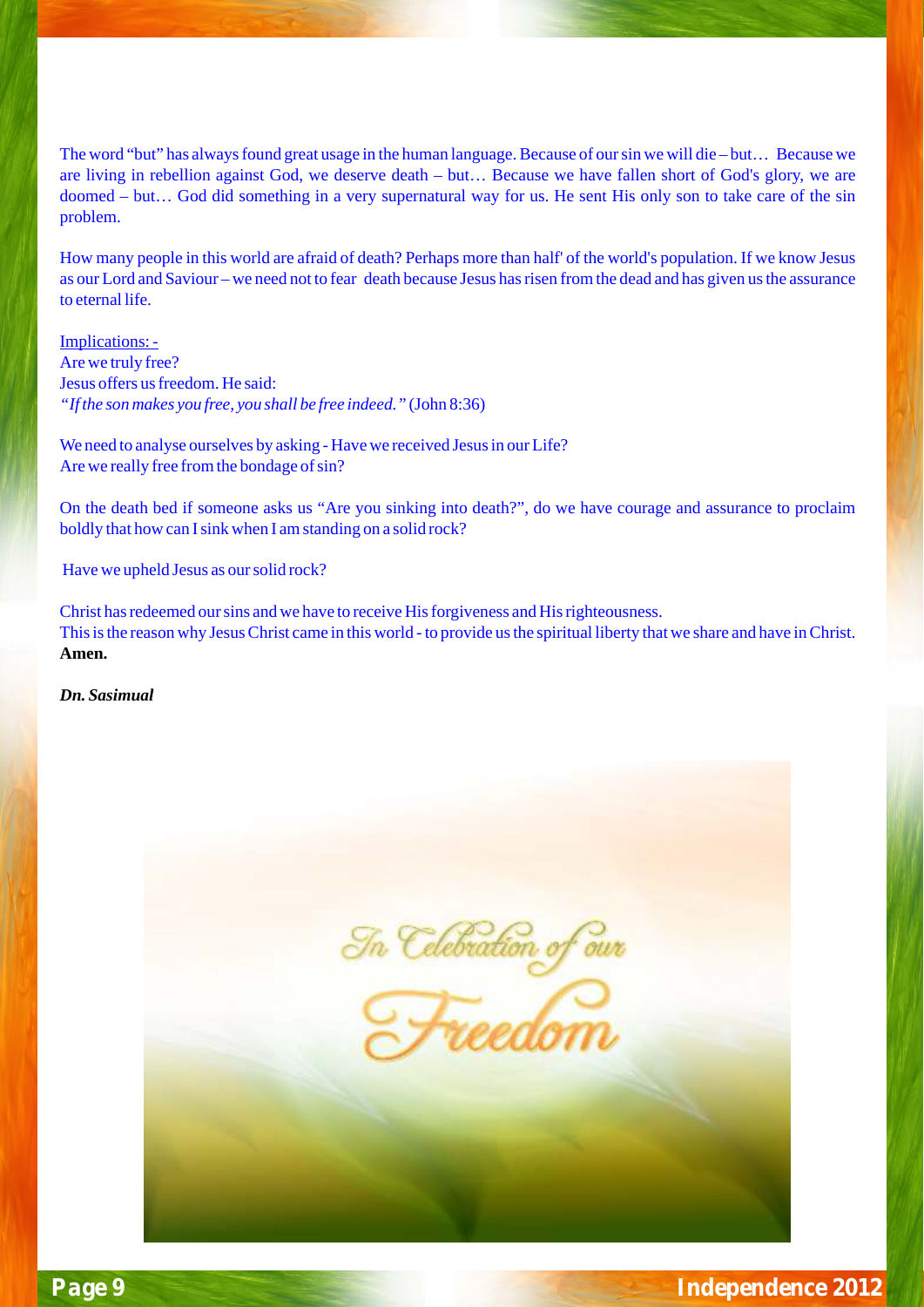## Tu Hi Mera Rehbar

TU HI MERA REHBAR.TU HO RAHNUMAAI HAI, SHAINTAAN KE CHANGUL SE, JAAN HAMAARI BACHAAI HIA.

RAAHON ME YAHAAN WAHAAN BHATAK RAHE THE, JAB DEKHA TO CHARO TARAF, TERI KHUDAAI HAI.

YAA RAB TU NE YE KAISI SUNDAR DUNIYA BANAAI HAI, HAME GUNHAAON SE AAZADI DILAAI HAI.

HAR MUHABBAT ME TERI HI MUHABBAT AAI HAI, HAMAARE WAASTE JISANE KRUS PAR JAAN GAWAANI HAI.

SHUKR KARTI HUN KHUDAAYA TERI SAB AASHISHEN PAAI HAIN, TERE HI LAHOO SE PAAKIZAGI PAAI HAI.

> JAN PADHATI HUN KALAAM-E-PAAQ KO, USI SE MAINE ASEEM SHAANTI PAAI HAI.

MAA KI MAMTA BHI TU NE HI BANAAI HAI, USI ME SAARI KHUDAAI CHHPAAI HAI.

MERI DHADHHKANO ME AAS AZAADI KI CHHIPAAI HAI, 'WILLI' ME APNE PYAR KI LAU CHHIPAAI HAI.

 *Jaini N. Williams*

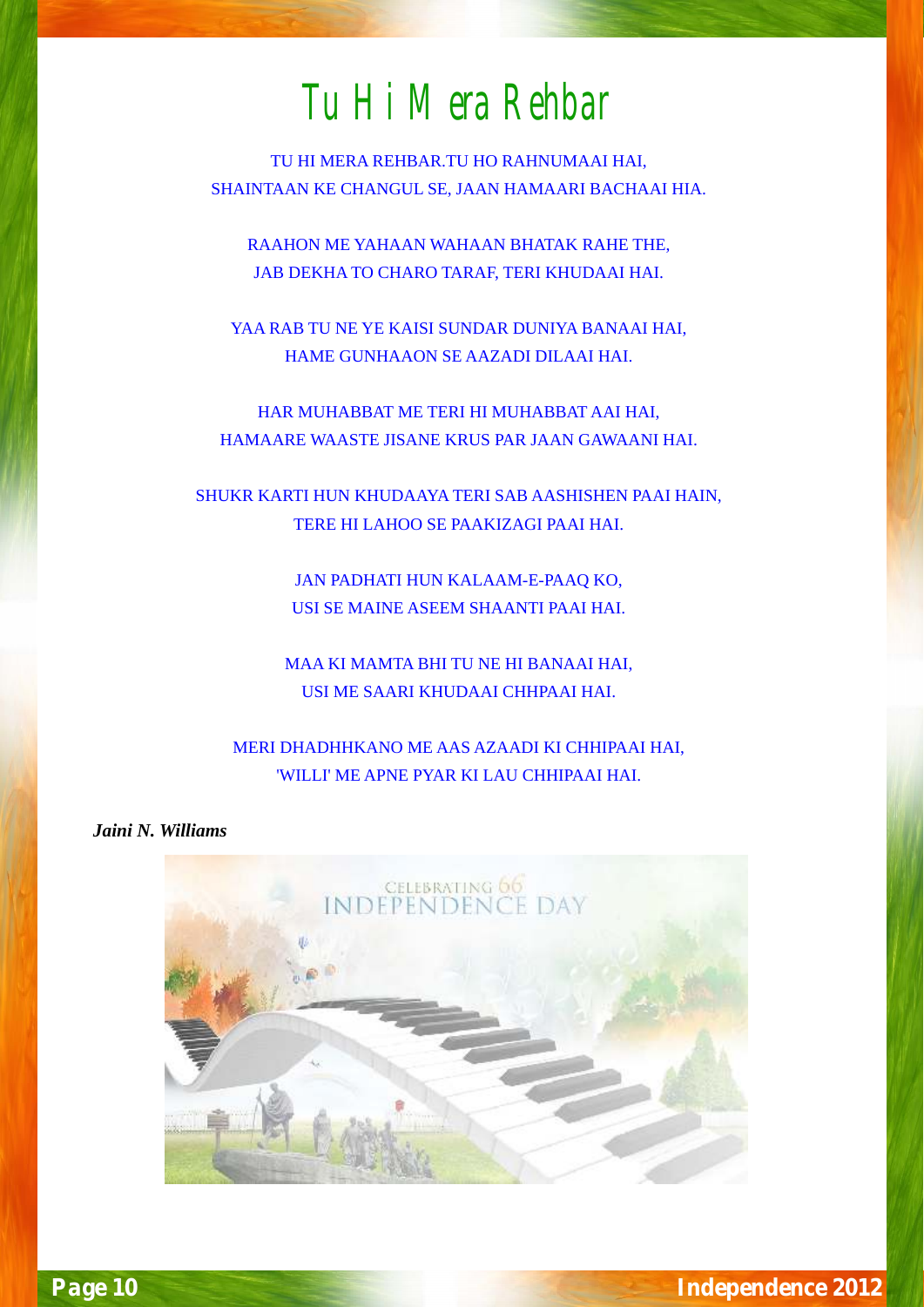# Masihi Gazal

MASIHIYON UTHO, EK AISA GHAR BANAYE MASIHI JO BEGHAR HAIN, USAME BASAAYEN

JO BHATAKE HUE HAIN, MASIHAT SE RAAHI MASIHAT ME UNKO, DOBARA MILAAYEN

MASIHAT KI HAI JO KALAAMI HIDAAYAT TASAVVUR ME BHI, NA KISI KO SATAAYEN

JO DUNIYA KI HAIVAANIYAT ME HAIN KHOYE UNHI ME SE KUCHH DHOONDH MASIHI BANAAYEN

USOOLE-BAKAA KE MUTAABIK CHALE HAM MUHABBAT SE SABKO GALE SE LAGAAYEN

SALAAH EK 'GHAAYAL' DIYE JAA RAHE HAIN JO GAAFIL MASIH SE HAIN, MASIH PAAS LAAYEN

*Dr.David Lal 'GHAAYAL'Dehalvi*